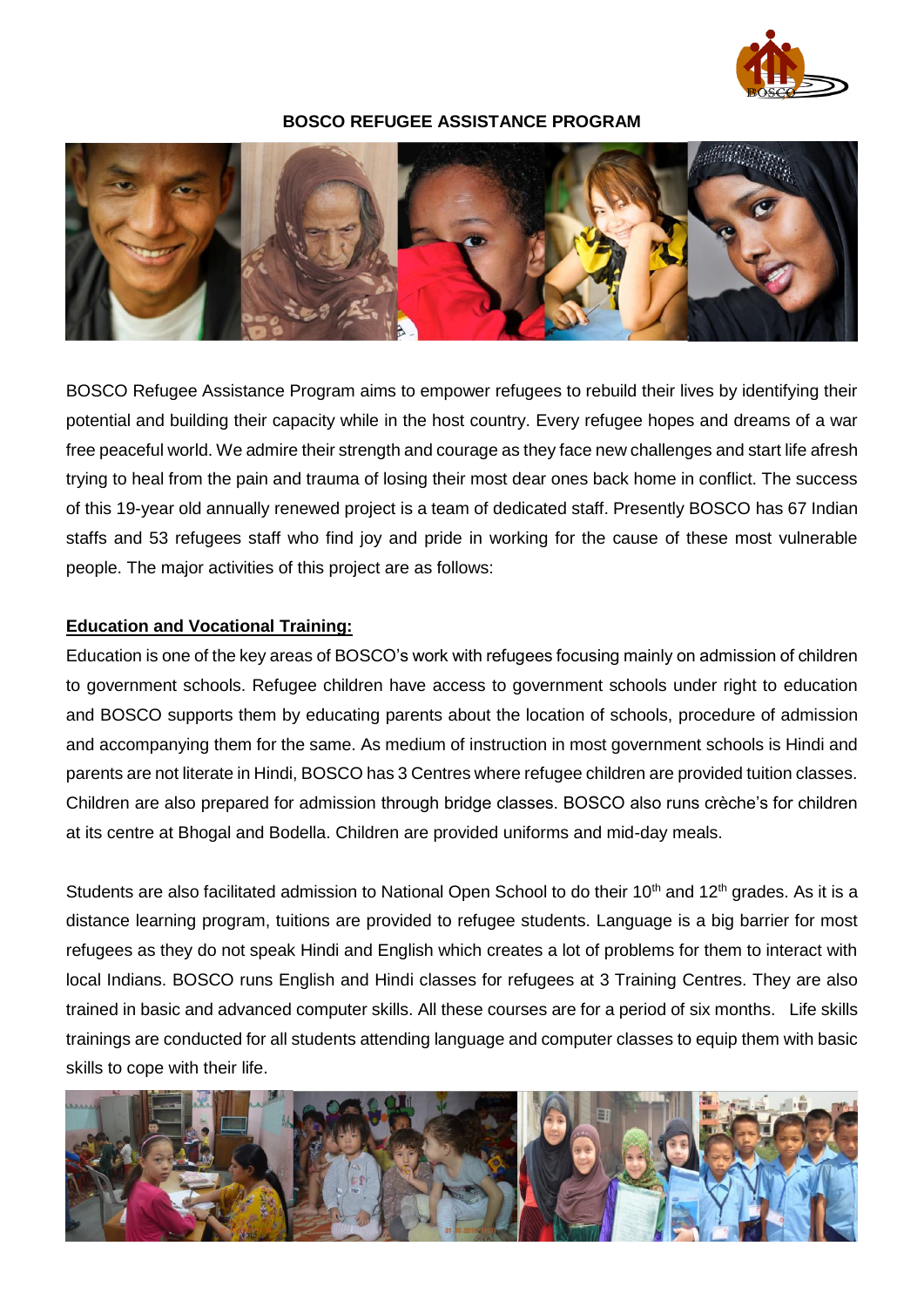## **Psychosocial Support and Child Protection**

BOSCO provides psychosocial support to refugees as most of them have gone through a lot of trauma in the country of origin and have coping issues during their stay in New Delhi. BOSCO has technical tie up with VIMHANS (Vidyasagar Institute of Mental Health and Neuro Science) to build capacity of social workers and psychologists. Individual Counselling, Group Therapy and Home visits are made as part of follow up after the initial assessment. Mental Health clients are assessed by psychiatrist from VIMHANS. Single refugees without family support are institutionalised for their treatment. De-addiction is also facilitated for clients that abuse alcohol or drugs.

As part of the psychosocial support BOSCO has a special focus on unaccompanied minors who are here in New Delhi without any family support. They are followed up regularly and encouraged to take up studies / vocational trainings and are provided life skills training. Best Interest Assessment (BIA) and Best Interest Determination (BID) are carried out for children at risk including unaccompanied and separated children. Communities are sensitised on child marriage and child labour and such cases are followed up for appropriate interventions. BOSCO works in close collaboration with CWC and Child line for child protection.

#### **Health Support:**

BOSCO supports refugees to have better access to government health facilities through Community Service providers (refugees able to speak in Hindi and English). Refugees are provided with generic medicines that are not available in the government pharmacy through four chemists that BOSCO has tie up with. Females in the reproductive age group (13 yrs. to 49 yrs.) are provided sanitary napkins.

Health awareness sessions are conducted in the community on water/vector borne diseases, reproductive health, immunisation, HIV/AIDS etc. Free condoms and mosquito nets are also provided to refugees. Health Camps are also organised at various refugee populated areas.



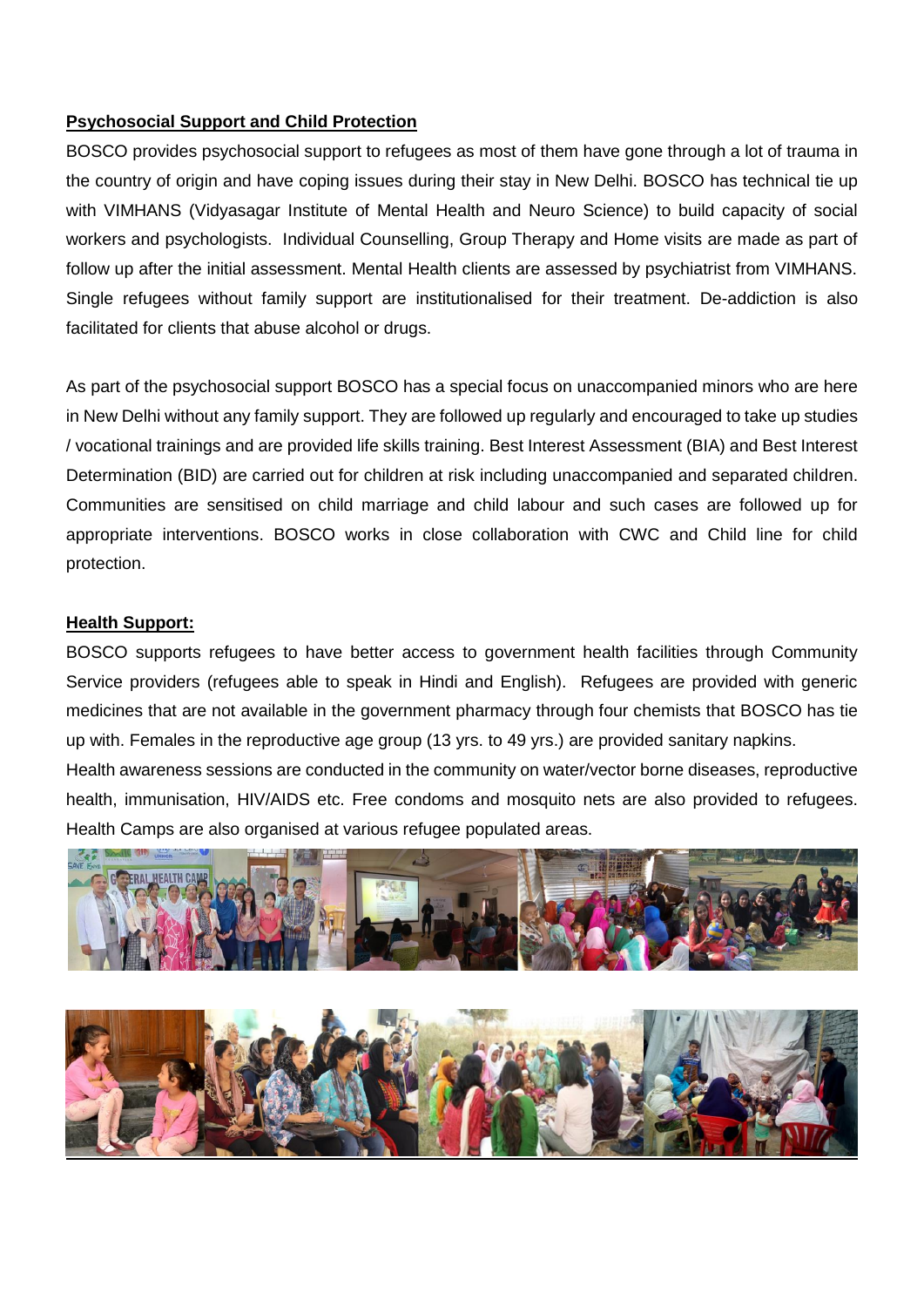## **Youth Clubs:**

BOSCO works closely with the refugee youth and have formed 12 youth clubs in the community. All clubs have 2 male and 2 female leaders who with their members conduct campaigns in community on Sexual and gender-based violence, Education, HIV/AIDS etc. through sessions, street plays, skit, songs etc. They also compete with each other in Sports and Cultural Programs during Sports and Youth Meet. 1000 refugee youth are associated with BOSCO Youth Clubs.

# **Community Mobilisation**

BOSCO works closely with diverse refugee communities. Major populations are Ethnic Afghans, Hindu Sikh Afghans, Somalis, Chins, Rohingyas, Congolese, Sudanese and few other nationals like Ethiopians, Eritreans, Iranians, Iraqis, Palestinians etc. BOSCO regularly engages with community representatives and conducts leadership trainings for them. Female leadership and 50% female participation in all BOSCO programs is encouraged. BOSCO engages with 10 children's groups, 10 women's groups, 4 elderly groups and 12 youth groups to understand their issues and take feedback.

Social Projects @ INR 30,000 are provided to communities to promote community based protection. Peaceful co-existence with locals is encouraged and rapport building with locals like RWA members, shopkeepers, landlords, government school principal and teacher, doctors and medical staffs of government hospitals is taken up regularly.

## **Prevention and Response to SGBV**

BOSCO conducts a lot of awareness activities on prevention of Sexual and Gender Based Violence throughout the year. 16 days of activism to end violence against women is conducted every year in November. Dialogues are held with men and boys to promote their role in ending violence against women and girls. The role of UNHCR and its partners is shared with refugees. BOSCO also provides medical and psychosocial support to survivors and links them with UNHCR's legal partner. Confidentiality is maintained and SGBV SOP is adhered to. Shelter support is explored for survivors.